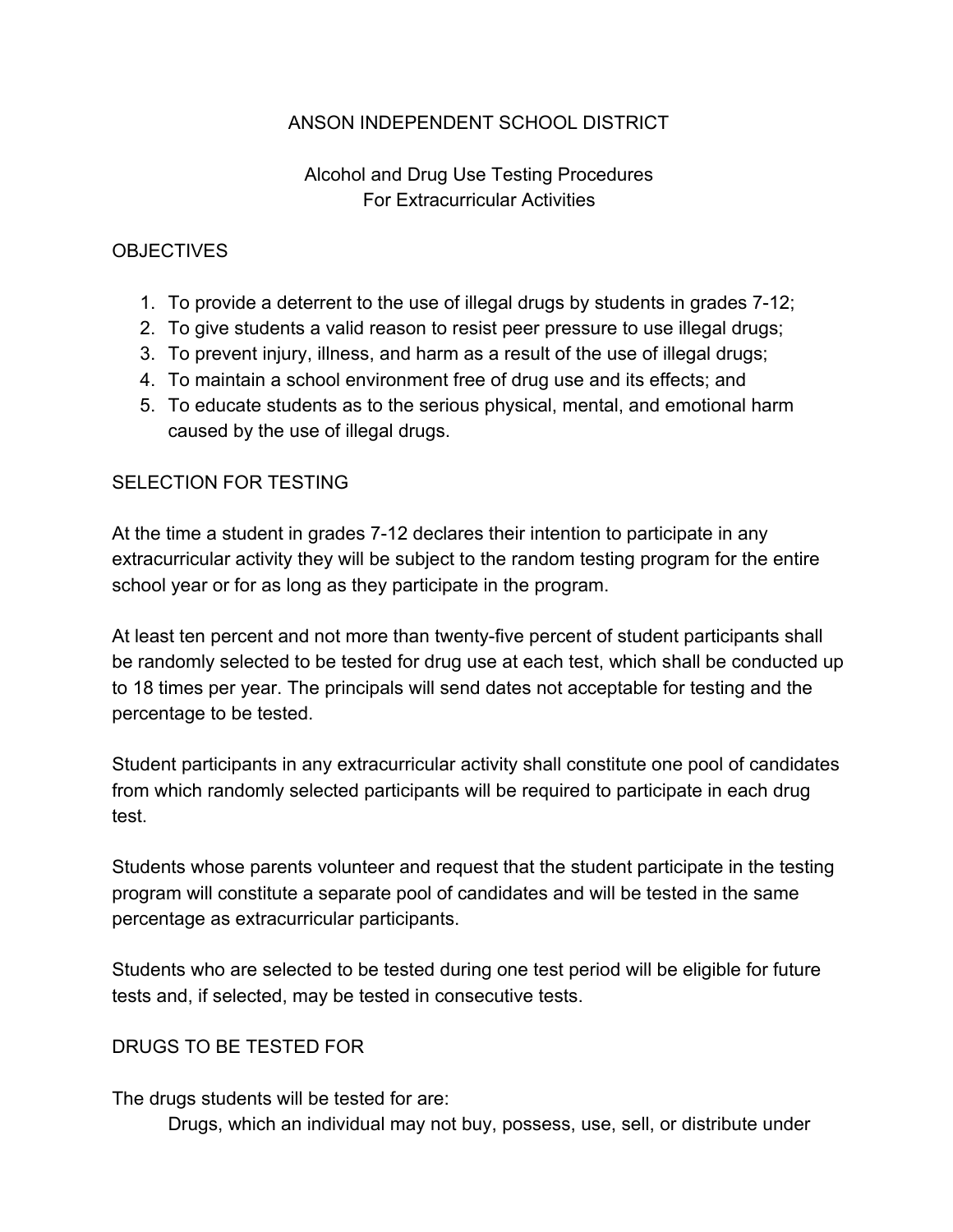either Federal or Texas law. Such drugs include, but are not limited to alcohol, marijuana, cocaine, opiates, amphetamines, and methaqualone, benzodiazepines, phencyclidine (PCP), methadone, barbiturates, and Propoxyphene.

All prescription drugs upon reasonable suspicion that they were obtained without Authorization.

All prescription and over-the-counter drugs, upon reasonable suspicion, will be investigated if determined they are being used in an abusive manner.

Performance-enhancing drugs.

### SAMPLE COLLECTION AND TESTING PROCEDURES

All extracurricular participants and their parents or guardians shall be provided with a copy of the "Drug Use Testing Procedures" and a copy of the "Drug Use Testing Consent Form". The form shall be signed and dated by the student and his/her parents or guardians before the students shall be eligible to practice or participate in any extracurricular activity, including off-season athletic training. The "Drug Use Testing Consent Form" shall be completed upon participants entering the seventh grade, ninth grade, and upon enrollment at any other drug use testing.

A percentage of student participants will be selected on a random basis. The campus principal will determine a percentage of student names to be drawn at random to provide a urine sample for drug use testing.

Students who are selected to be tested for drug use will be required to provide a urine sample within a reasonable amount of the time that they are requested to do so. A refusal to provide a sample will be treated as a resignation from all extracurricular activities until a negative test is obtained using the district's testing procedures. If a selected student is absent on the day of the drug testing he/she may be required to be tested the day they return to school.

All aspects of the drug use-testing program will be conducted in a manner that will safeguard the personal and privacy rights of students to the maximum degree possible. Test results will be kept in confidential files separate from the students other records and released to school personnel only on a "need to know" basis. Results will not be turned over to any law enforcement authority.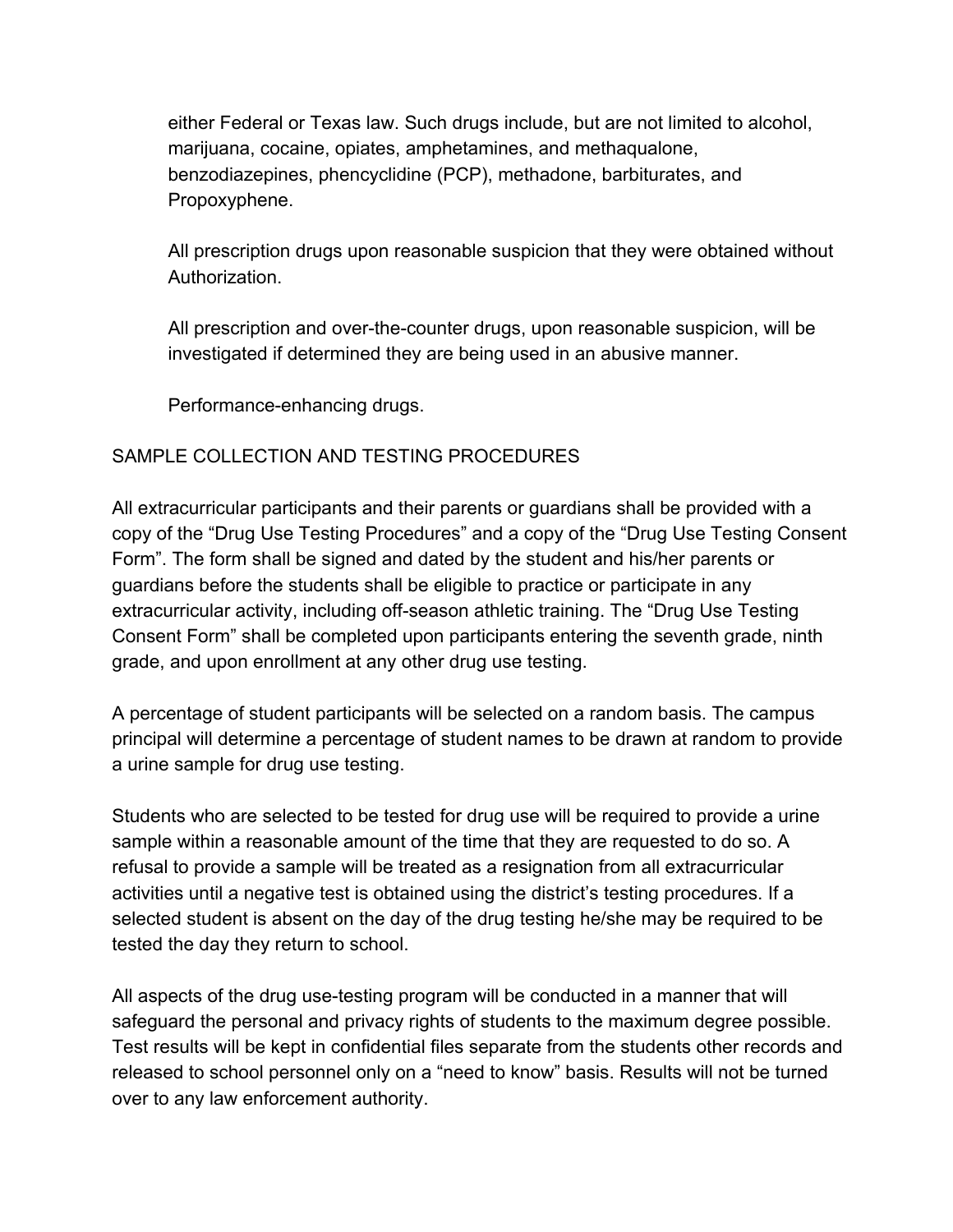The principal shall designate a staff member to accompany the student to a restroom or other private area where the urine sample is to be produced under the supervision of a designated health care professional. The monitors shall not observe the students while the sample is being produced but shall remain within hearing distance in order to guard against tampered samples and to ensure an accurate chain of custody of the sample.

If at any time during the sampling procedure a monitor has reason to believe that a student is tampering with the sample, the monitor will inform the principal who will then determine if a new sample should be obtained.

The monitor shall give each student a form on which the student may list any medications he/she has taken or any other legitimate reasons for having been in contact with illegal drugs or performance-enhancing drugs in the preceding four days.

All urine samples will be identified with students' social security numbers, sealed, and submitted to a professional laboratory for testing. Any laboratory chosen by the school district to conduct the testing shall be required to have detailed written procedures to assure proper chain of custody of the samples, proper laboratory control, and scientifically validated testing methods.

If the initial test of a sample is positive it will be confirmed by a second test using the gas chromatography/mass spectrometry technique on the same sample. A sample shall not be reported as positive unless both tests are positive.

The laboratory will return the test results of all tested students to school officials as soon as possible. If a test result is positive, the principal will immediately contact the student and the student's parents or guardians and schedule a conference at which time the student or parents may provide any doctor's prescriptions of any drugs that the student was taking that might have affected the outcome of the drug use or alcohol test and may request that another test be conducted on the remaining portion of the urine sample. Any such re-test shall be at the expense of the parent or guardian.

#### SANCTION FOR POSITIVE TESTING

Students adjudicated for any drug or alcohol offense shall be treated as having a positive test. All sanction requirements must be met prior to reentry into any extracurricular activity.

First Offense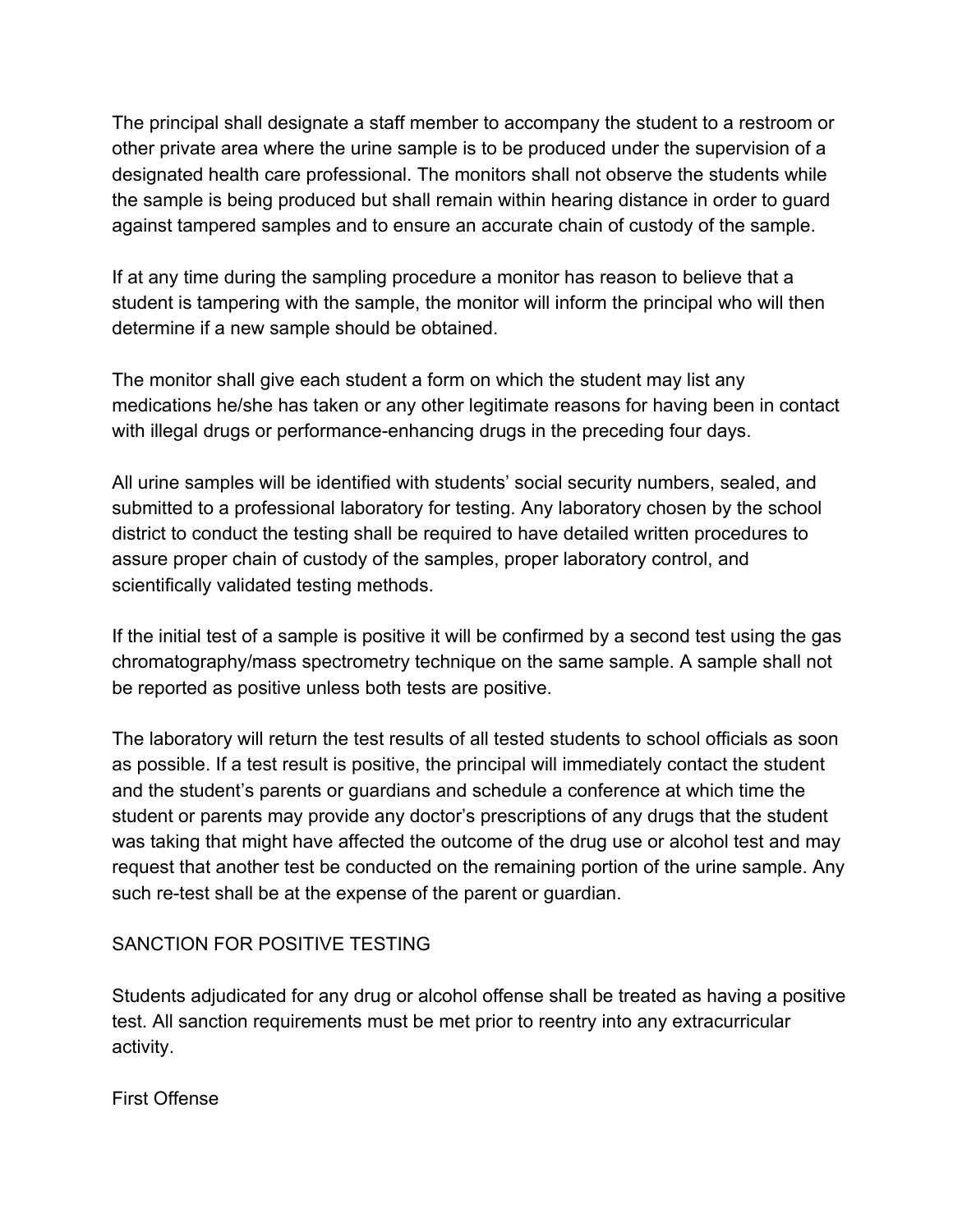At the first offense, the student:

- 1. Shall be advised that school administrators will notify parents.
- 2. Shall be advised that school administrators will recommend student participation in a drug counseling assistance program designed to meet the needs of the student. Parents are encouraged to attend.
- 3. Shall be suspended from extracurricular competition or performances for one week, either at the time of the offense or at the earliest possible opportunity.
- 4. Shall submit to drug testing for the next two tests administered. During and leading up to the period of suspension, the student may participate in practices.

# Second Offense

At the second offense, the student:

- 1. Shall be advised that the school administrator will notify parents.
- 2. Shall be advised that school administrators will recommend student participation in a drug counseling assistance program that is designed to meet the needs of the student. Parents are encouraged to attend.
- 3. Shall be suspended from extracurricular competition or performances for two weeks, either at the time of the offense or at the earliest possible opportunity.
- 4. Shall submit to drug testing for the next two tests administered after the two-week suspension. During and leading up to the period of suspension, the student may participate in practices.

# Third Offense

At the third offense, the student:

- 1. Shall be advised that the school administrator will notify parents.
- 2. Shall be advised that school administrators will recommend student participation in a drug counseling assistance program that is designed to meet the needs of the student. Parents are encouraged to attend.
- 3. Shall be suspended from all extracurricular activities, including practices, for one calendar year.
- 4. Shall submit to drug testing for the next two tests administered after the calendar year suspension. Any positive test during the calendar year of reentry shall result in another year of suspension with the student remaining at the "third offense" of the drug policy.

## APPEALING A SUSPENSION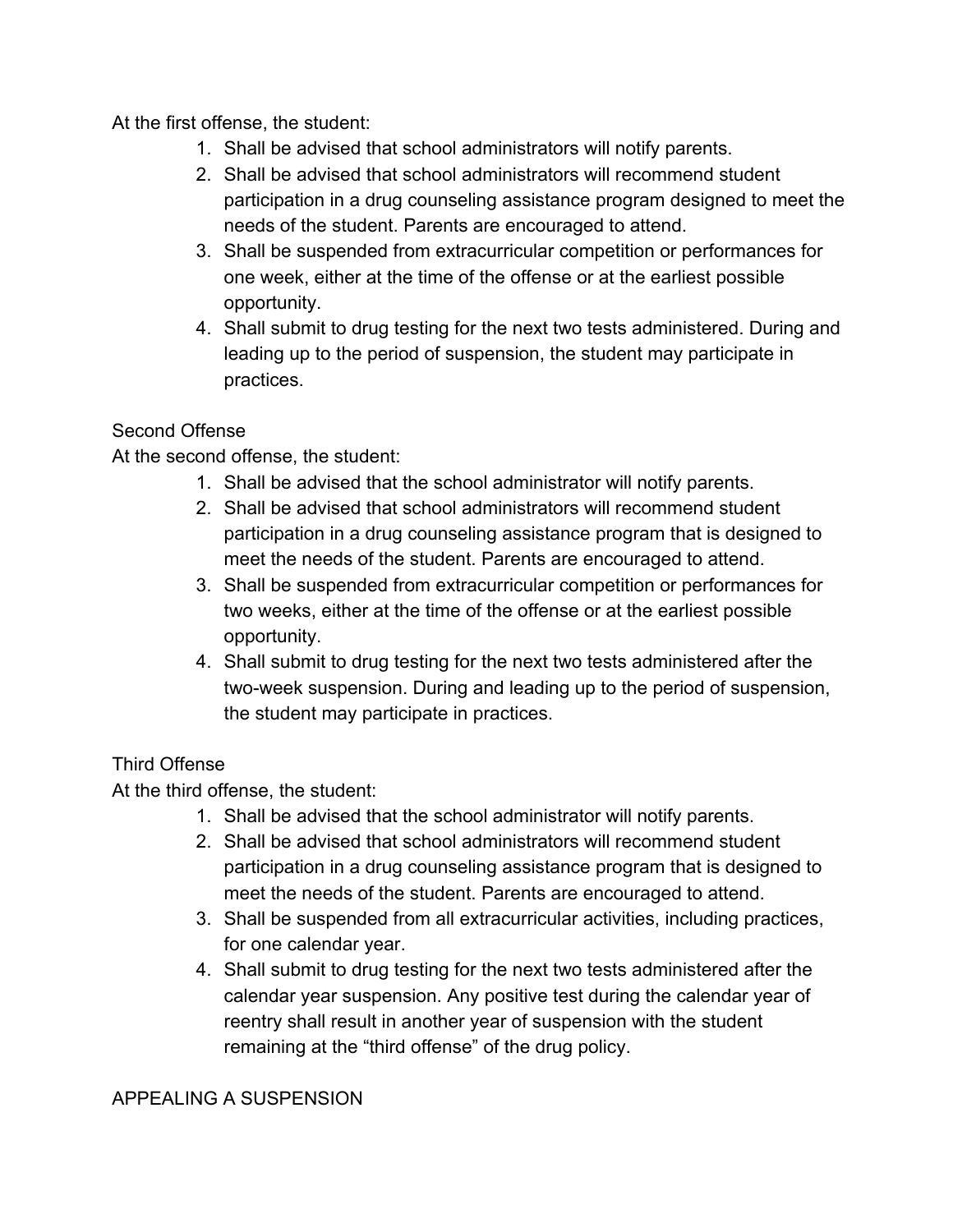The student may appeal a suspension under this policy to the Superintendent by filing a written notice within five days of the positive report of drug use. The student shall remain ineligible pending the appeal. The Superintendent shall conduct a hearing to determine whether the original finding and suspension were justified. The Superintendent's decision may be appealed in accordance with FNG(LOCAL).

## ANSON INDEPENDENT SCHOOL DISTRICT DRUG TESTING CONSENT FORM

Each student in grades 7-12 participating in the drug-testing program as a volunteer or as a participant in an extracurricular activity shall be provided with a copy of "Drug Use Testing Procedures" and the "Drug Testing Consent Form" . This material shall be read, signed and dated by the student and the parent or custodial guardian. Before the student is eligible to